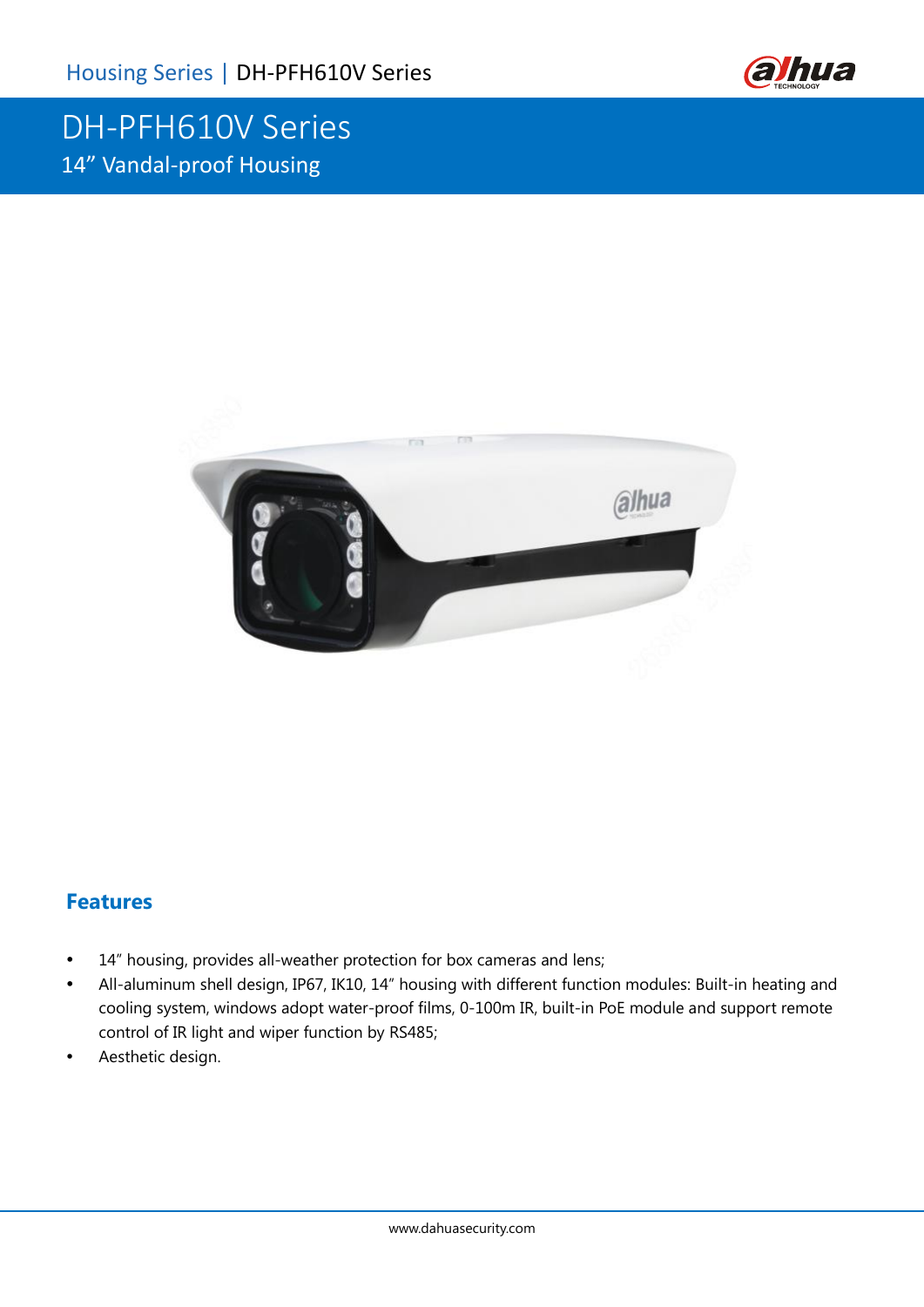# **Technical Specifications**

| <b>Model</b>                          |        | <b>PFH610V</b>                                                 | <b>PFH610V-H</b>                                      | <b>PFH610V-H-</b><br><b>POE</b> | <b>PFH610V-IR</b>                                         | <b>PFH610V-IR-POE</b> |  |
|---------------------------------------|--------|----------------------------------------------------------------|-------------------------------------------------------|---------------------------------|-----------------------------------------------------------|-----------------------|--|
| General                               |        |                                                                |                                                       |                                 |                                                           |                       |  |
| Inside Dimension                      |        | 215x90x83mm                                                    | 255x90x70.5mm(10.04"x3.54"x2.78")                     |                                 |                                                           |                       |  |
| (LxWxH)                               |        | (8.46"x3.54"x3.27")                                            | 215x90x83mm(8.46"x3.54"x3.27")                        |                                 |                                                           |                       |  |
| <b>Window Dimension</b>               |        |                                                                | $\phi$ 60mm( $\phi$ 2.36")                            |                                 |                                                           |                       |  |
| Operating<br>Temperature              | Set    | $-30^{\circ}$ C ~ +60°C<br>$(-22^{\circ}F \sim +140^{\circ}F)$ | $-40^{\circ}$ C ~ +60°C(-40°F ~ +140°F)               |                                 |                                                           |                       |  |
|                                       | Heater | N/A                                                            | ON: 5±5 °C /OFF: 15±5 °C                              |                                 | ON: <+5°C(+41°F)<br>/OFF: $\ge +5^{\circ}C(+41^{\circ}F)$ |                       |  |
|                                       | Cooler | N/A                                                            | ON: 37±5 °C /OFF: 20±5 °C<br>ON: 5±5 °C /OFF: 15±5 °C |                                 | ON: 37±1°C(98.6±33.8°F)<br>/OFF: 20±1°C(68±33.8°F)        |                       |  |
| IR Distance                           |        |                                                                | N/A                                                   |                                 | 0~100m(0~328.08ft)                                        |                       |  |
| RS485 Control                         |        |                                                                | N/A                                                   |                                 | Yes, use RS484 to control IR light                        |                       |  |
| Power Supply                          |        | DC12V, AC24V                                                   | AC24V/3A,<br>DC24V                                    | POE+                            | AC24V/5A,<br>DC <sub>24</sub> V                           | POE+                  |  |
| Power Consumption<br>(without camera) |        | N/A                                                            | 45W                                                   | 25.5W                           | 67W                                                       | 25W                   |  |
| <b>Environmental</b>                  |        |                                                                |                                                       |                                 |                                                           |                       |  |
| <b>Operating Temperature</b>          |        | $-30^{\circ}$ C ~60°C<br>$(-22^{\circ}F \sim +140^{\circ}F)$   | -40°C ~60°C<br>$(-40^{\circ}F \sim +140^{\circ}F)$    |                                 |                                                           |                       |  |
| Humidity                              |        | <90% RH                                                        |                                                       |                                 |                                                           |                       |  |
| <b>Ingress Protection</b>             |        | IP <sub>67</sub>                                               |                                                       |                                 |                                                           |                       |  |
| Vandal Resistance                     |        | <b>IK10</b>                                                    |                                                       |                                 |                                                           |                       |  |
| <b>Corrosion Protection</b>           |        | N/A                                                            |                                                       |                                 |                                                           |                       |  |
| <b>Construction</b>                   |        |                                                                |                                                       |                                 |                                                           |                       |  |
| Material                              |        | Aluminum(case)&PC(others)                                      |                                                       |                                 |                                                           |                       |  |
| Dimension(LxWxH)                      |        | 404mmx164mmx132mm(15.91"x6.46"x5.2")                           |                                                       |                                 |                                                           |                       |  |
| Weight                                |        | 2.5kg(5.51lb)                                                  | 2.7kg(5.95lb)                                         | 3.0kg(6.61lb)                   | 3.0kg(6.61lb)                                             | 3.2kg(7.05lb)         |  |
| <b>Others</b>                         |        |                                                                |                                                       |                                 |                                                           |                       |  |
| Certification                         |        | CE, FCC, ICES                                                  | CE, FCC, UL,<br>EAC, ICES                             | CE, FCC                         | CE, FCC, UL, EAC,<br>ICES                                 | CE, FCC, ICES         |  |
| Applicable Model                      |        | Please see "Accessory Selection"                               |                                                       |                                 |                                                           |                       |  |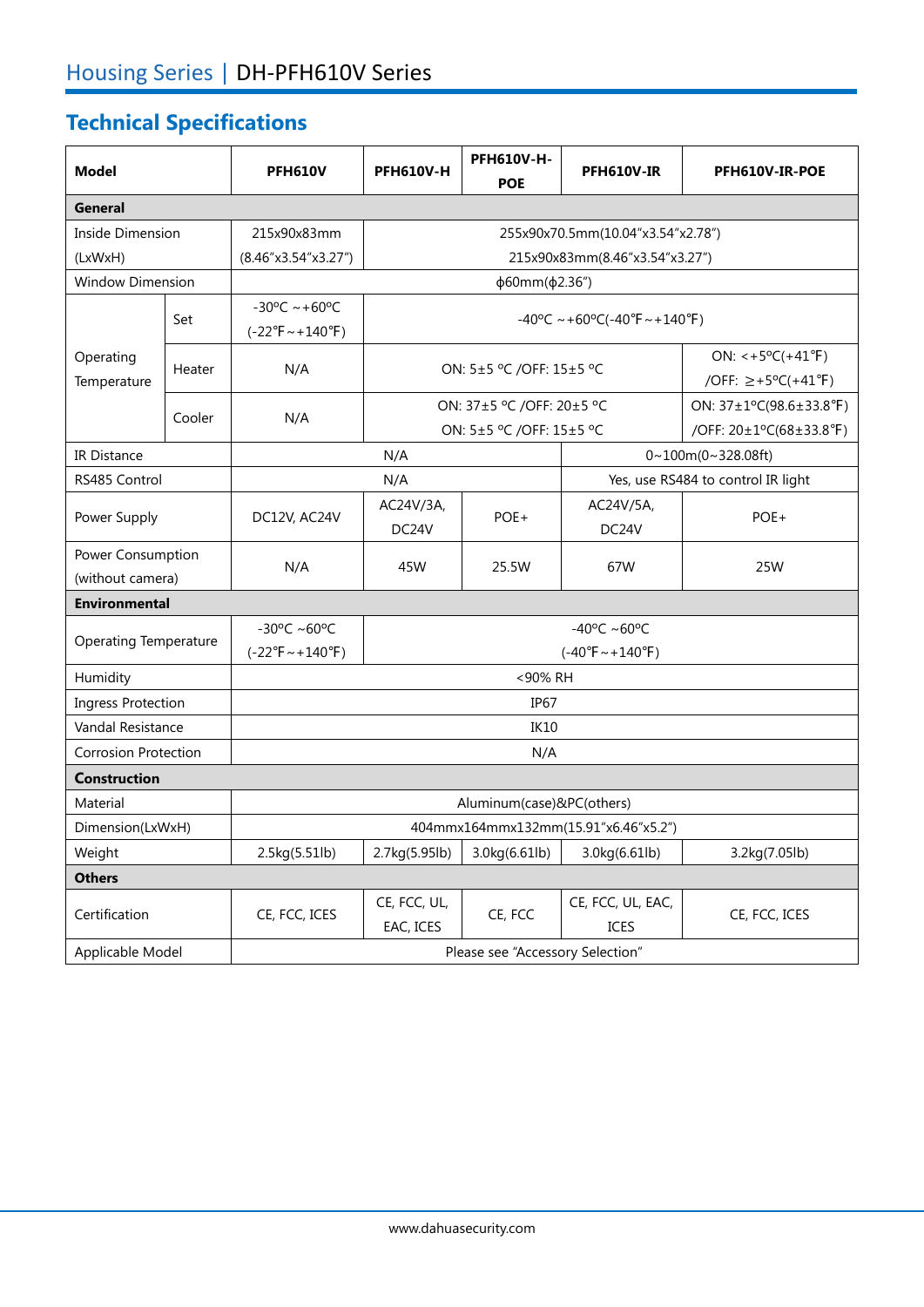### **Order Information**

| <b>Type</b>              | <b>Part Number</b> | <b>Description</b>                                        |  |  |
|--------------------------|--------------------|-----------------------------------------------------------|--|--|
|                          | DH-PFH610V         | 14" vandal-proof housing, IP67, IK10, without any modules |  |  |
|                          | <b>PFH610V</b>     | 14" vandal-proof housing, IP67, IK10, without any modules |  |  |
|                          | DH-PFH610V-H       | 14" vandal-proof housing, IP67, IK10, heater              |  |  |
|                          | <b>PFH610V-H</b>   | 14" vandal-proof housing, IP67, IK10, heater              |  |  |
|                          | DH-PFH610V-H-POE   | 14" vandal-proof housing, IP67, IK10, heater, POE+        |  |  |
| <b>Housing Series</b>    | PFH610V-H-POE      | 14" vandal-proof housing, IP67, IK10, heater, POE+        |  |  |
|                          | DH-PFH610V-IR      | 14" vandal-proof housing, IP67, IK10, heater, IR          |  |  |
|                          | PFH610V-IR         | 14" vandal-proof housing, IP67, IK10, heater, IR          |  |  |
|                          | DH-PFH610V-IR-POE  | 14" vandal-proof housing, IP67, IK10, heater, IR, POE+    |  |  |
|                          | PFH610V-IR-POE     | 14" vandal-proof housing, IP67, IK10, heater, IR, POE+    |  |  |
|                          | <b>PFB604W</b>     | Wall-mount bracket                                        |  |  |
|                          | PFB600W            | Plane-mount bracket                                       |  |  |
| <b>Optional Brackets</b> | <b>PFB601W</b>     | Ceiling-mount bracket                                     |  |  |
|                          | <b>PFA162</b>      | Support three-axis rotation for housing installation      |  |  |

## **Dimensions (mm/inch)**